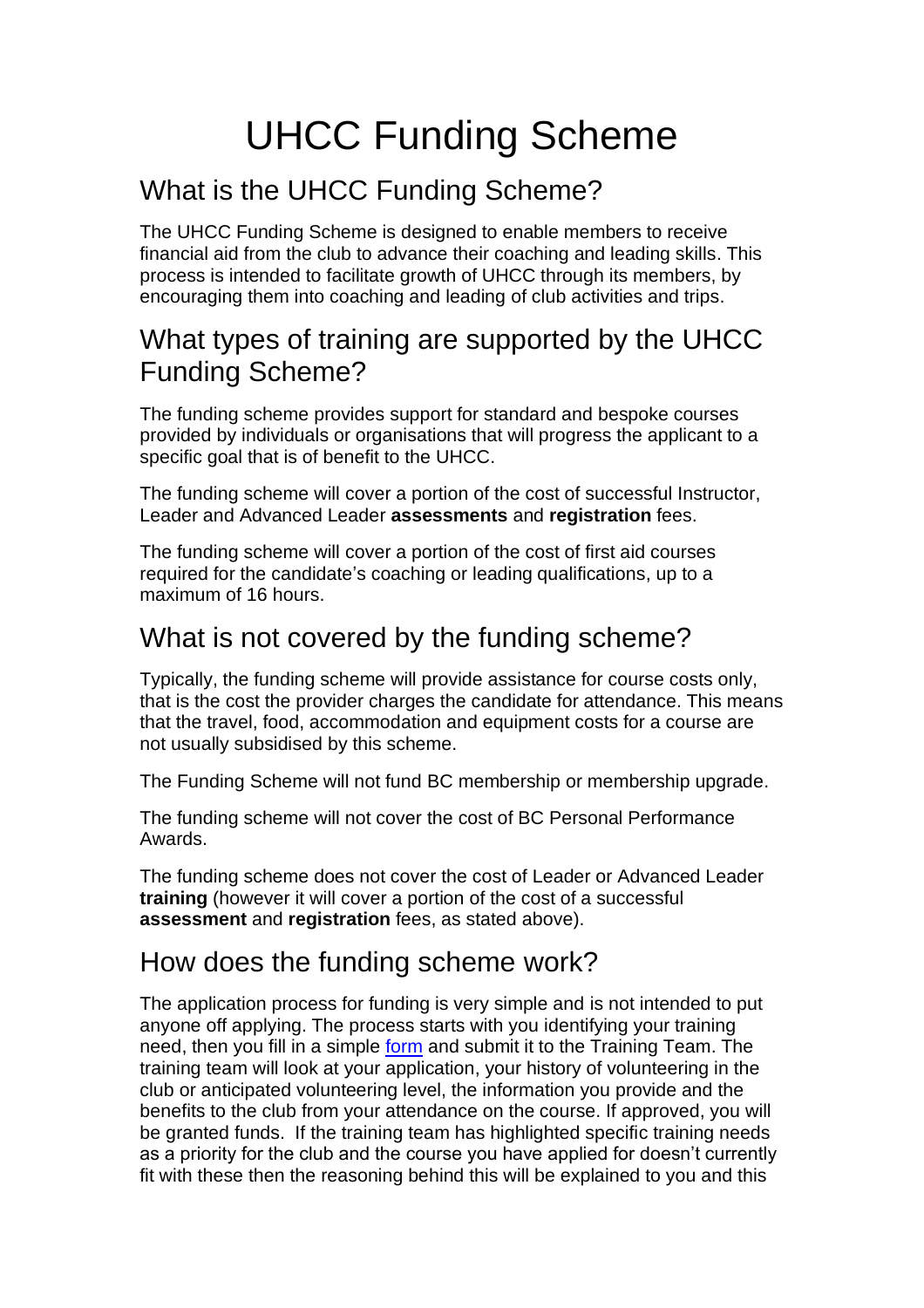may result in the club not providing funding in that instance; this does not in any way affect future applications for funding and we will encourage you to continue to apply. You may appeal against any decisions with the Committee. The Training Team may consult the Committee at any stage of this process.

#### How do I get reimbursed?

You pay the cost of the course upfront and claim the money back after you have coached the agreed number of sessions. If you coach on trips rather than normal sessions then we'll work out the equivalent number of trips.

Proof of payment of course costs will be required before reimbursement takes place.

#### How do the people administering the scheme administer themselves?

The training team are eligible for this scheme and can apply like anyone else. An application from a member of the Training Team will be reviewed by the other members of the training team as well as the Committee members, to ensure that evaluations are unbiased and decisions made are in the best interests of the club.

#### How much financial support might I get?

Funds are allocated based on the amount of time you have volunteered for the club or how much you expect to volunteer and the benefit the club will receive from your contribution (See the information in Appendix A). Under normal circumstances the maximum contribution the club will make through this scheme is 60%. On some occasions more may be allocated but this will be reviewed with the committee.

#### If you're applying for an Entry Level coaching course what happens?

We think the Paddle Sport Instructor, Paddle Sport Leader and Sheltered Water Coach are your first steps into the world of coaching your friends and peers and UHCC wants to help you to take these steps; UHCC will fund 50% of the cost of any of these courses after you have completed eight coaching sessions for the club. You pay the cost of the course upfront and claim the money back after the eight sessions you have coached. If you coach on trips rather than normal sessions then let us know and we'll work out the equivalent to eight normal sessions.

If you're asking for more than one course in a short time period what happens?

If you want to get a jump start on your coaching, for example if you have to do a Leader assessment, first aid and WWS&R all within a couple of months,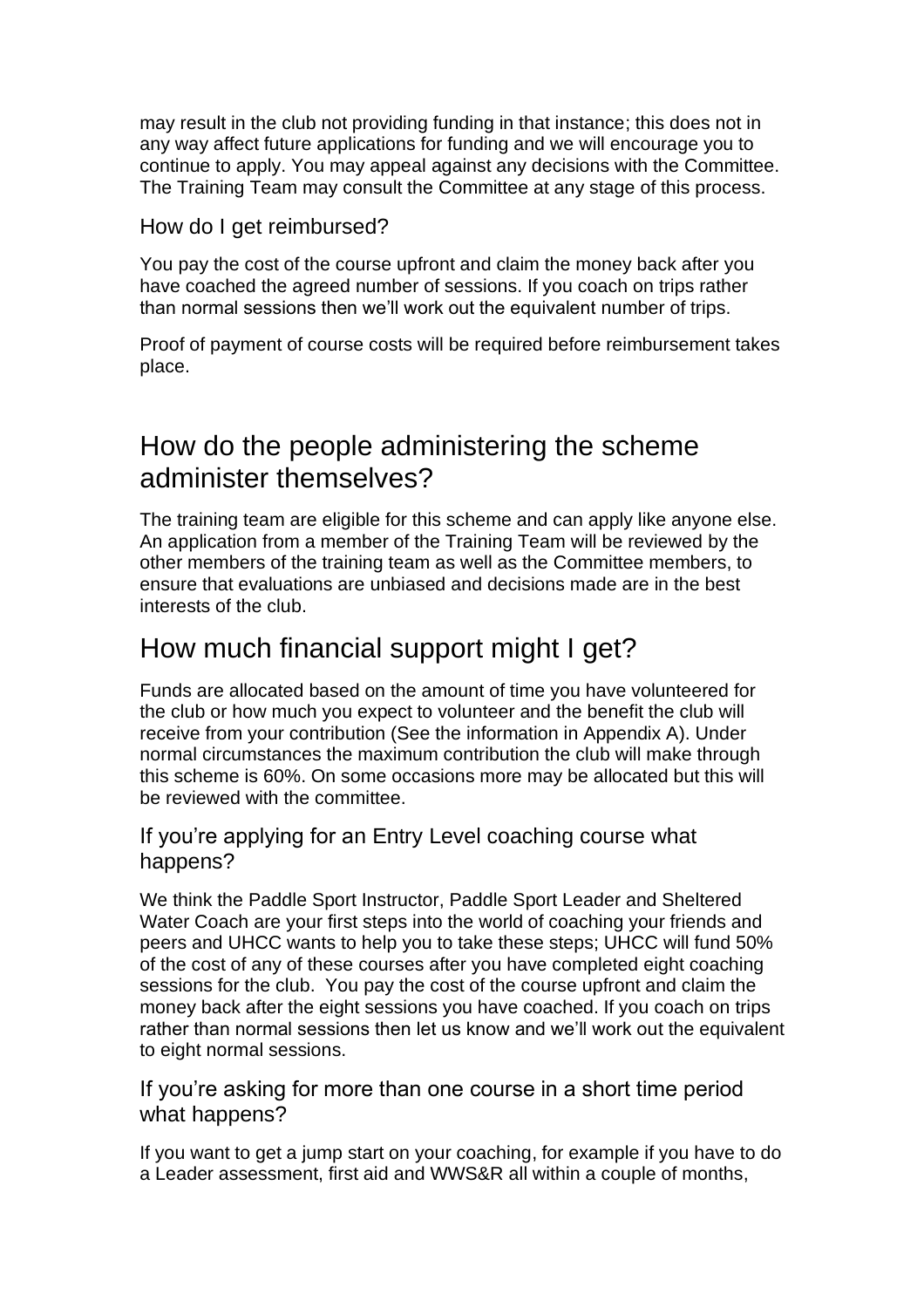then let us know. We'll discuss it at the committee meeting and if the committee is happy to support this training then each of the courses will be measured against the criteria in Appendix A and the money granted.

#### Where does the money come from?

The funding scheme capital comes from club membership, donations and grants. Each year at the AGM the training team request a budget from the committee, then on top of that the training team will pursue other funding streams where we can.

### What is and who are the "Training Team"?

The training team comprises the following members of the UHCC committee:

- Coach Training Officer
- Programme Coordinator
- Open Canoeing Rep
- Inland Rep
- Sea Kayaking Rep

They are responsible for the development of abilities within the club in their relevant disciplines and the coordination of trips and training.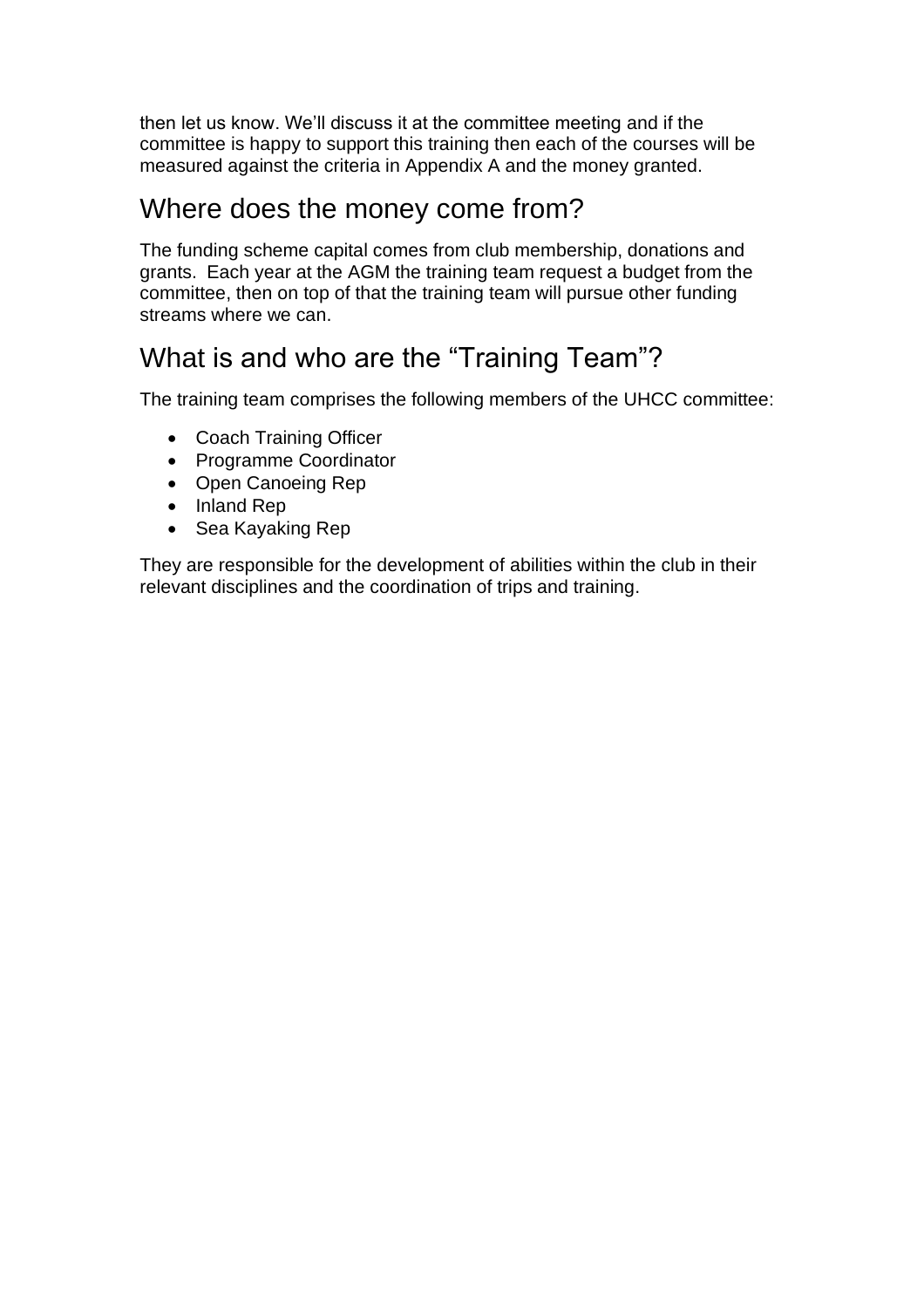## Appendix A: Funding Matrix

#### Table 1: Definition of club need levels

| <b>Need Level</b> | <b>Definition</b>                                                                                                                                                                                                                                         |
|-------------------|-----------------------------------------------------------------------------------------------------------------------------------------------------------------------------------------------------------------------------------------------------------|
| <b>None</b>       | The club has no identified need for this type of training among its<br>members and the Training Team cannot identify a need in the near<br>future.                                                                                                        |
| <b>Slight</b>     | The club has no identified need for this type of training among its<br>members, but the Training Team can see its applicability in the future to<br>one or more disciplines.                                                                              |
| <b>Some</b>       | Club has an identified need for this type of knowledge, but qualified<br>coaches are already present, active and plentiful in the club.                                                                                                                   |
| <b>Clear</b>      | Club has an identified need for this type of knowledge and few qualified<br>coaches are present in the club, but coaches can be sourced easily<br>and/or at a reasonable rate form the paddling community.                                                |
| <b>Serious</b>    | Club has an identified need for this type of knowledge and few qualified<br>coaches are present in the club, also coaches cannot be sourced easily<br>and/or at a reasonable rate form the paddling community.                                            |
| <b>Desperate</b>  | Club has an identified need for this type of knowledge, but no or few<br>qualified coaches are present in the club and coaching cannot be<br>sourced easily/reasonably from the paddling community                                                        |
| <b>Special</b>    | Some funding applications may be exempt from this grant process and<br>the committee may decide to award more than the maximum 60%<br>possible under this scheme. This cannot be initiated by the training team<br>and must be governed by the committee. |

Table 2: Funding scheme matrix showing percentage of cost to be reimbursed by UHCC

|                                                                                    |    | <b>Identified Club Need</b> |               |             |              |                |                  |
|------------------------------------------------------------------------------------|----|-----------------------------|---------------|-------------|--------------|----------------|------------------|
|                                                                                    |    | <b>None</b>                 | <b>Slight</b> | <b>Some</b> | <b>Clear</b> | <b>Serious</b> | <b>Desperate</b> |
| ≩<br>ิั≌<br>₽<br>tion<br>Sessions<br>Ited<br>puist<br>qualifica<br>contr<br>С<br>Ц |    |                             |               |             |              |                |                  |
|                                                                                    |    |                             | 10            | 20          | 30           | 35             | 40               |
|                                                                                    |    |                             | 20            | 30          | 35           | 40             | 50               |
|                                                                                    |    |                             | 30            | 35          | 40           | 50             | 60               |
|                                                                                    | 10 |                             | 35            | 40          | 50           | 60             | 60               |
|                                                                                    | ΛŦ |                             |               | 50          | 60           | 60             | 60               |